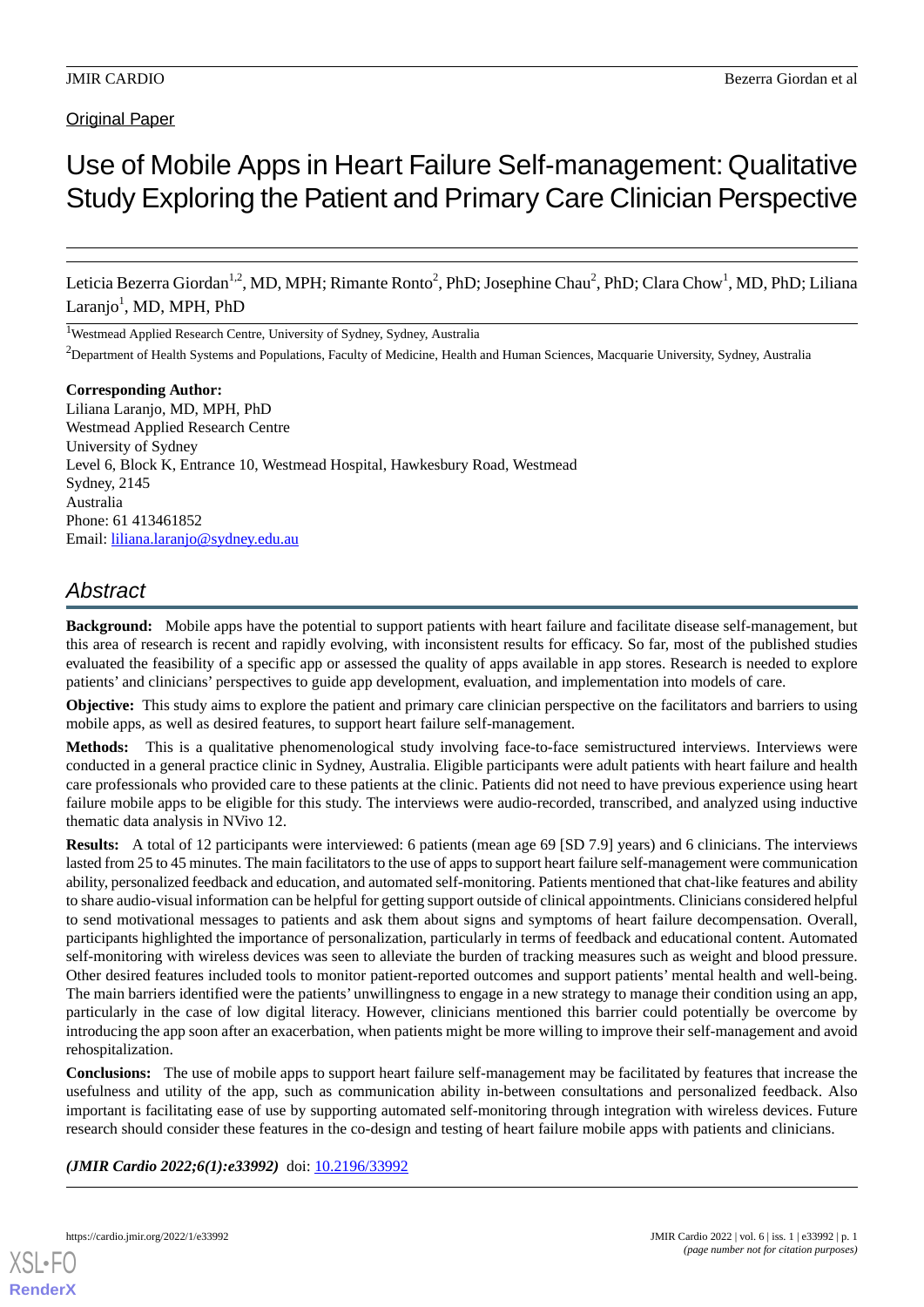#### **KEYWORDS**

mobile app; mHealth; heart failure; self-management; eHealth; telehealth

# *Introduction*

Heart failure is one of the leading causes of hospitalization, morbidity, and mortality in the world and a major public health challenge [[1\]](#page-7-0). Hospitalization for patients with heart failure is well known to be associated with an increased risk of death [[2](#page-7-1)[,3](#page-7-2)]. Good self-management can reduce rehospitalization and exacerbations [\[4](#page-8-0)[-7\]](#page-8-1). Therefore, it is important for patients to know how to self-manage their condition at home, monitor early signs of congestion, and take the necessary action to avoid readmission [[5,](#page-8-2)[6](#page-8-3)].

Heart failure self-management involves adherence to specific behaviors (eg, medication compliance) and self-monitoring (eg, weight, blood pressure, signs, and symptoms) [\[4](#page-8-0),[5](#page-8-2)[,8](#page-8-4),[9\]](#page-8-5). Self-management can be challenging for many patients due to lack of knowledge, symptoms recognition, motivation, and ability or confidence in performing it [[9](#page-8-5)[-12](#page-8-6)]. Heart failure impacts patients' lives in many ways and several physical and emotional factors may influence how patients respond to the challenges of self-management  $[11,13]$  $[11,13]$  $[11,13]$  $[11,13]$ . An analysis of self-management behavior in 15 countries showed that patients are poorly adherent to self-management tasks, and less than 50% of patients weigh themselves regularly [[14\]](#page-8-9). Technology has the potential to facilitate the delivery and dissemination of self-management support and promote the ongoing surveillance and management of clinical deterioration in patients with heart failure.

Mobile technologies (eg, SMS text messaging, mobile apps, wireless monitoring devices) [[15\]](#page-8-10) are increasingly being used to support self-management of chronic diseases, either as part of telemonitoring programs or as stand-alone patient-facing interventions [\[16](#page-8-11)[-18](#page-8-12)]. Interventions using mobile phone apps seem promising in cardiovascular disease self-management. Apps can automate the self-monitoring of physiological data, facilitate the tracking of symptoms, provide reminders, and offer personalized feedback to promote engagement [\[17](#page-8-13),[19-](#page-8-14)[23\]](#page-8-15).

However, in heart failure, the use of apps to support self-management is still in the early stages of research, with inconsistent results for efficacy [[16\]](#page-8-11). So far, most of the published studies evaluate the feasibility of a particular app [[24](#page-9-0)[-31](#page-9-1)] or assess the quality of heart failure apps available in app stores [\[32](#page-9-2)-[34\]](#page-9-3). Only a couple of qualitative studies [[35](#page-9-4)[,36](#page-9-5)] have analyzed users' perspectives on supporting heart failure self-management with mobile technologies, but they did not focus specifically on mobile apps, nor did they interview clinicians. Given the growing number of feasibility studies evaluating heart failure apps, research is needed to explore the patient and clinician perspective to guide app development, evaluation, and implementation. This study aims to explore the perspectives of patients and clinicians from a primary care center in a low socioeconomic setting in Sydney, Australia, exploring facilitators and barriers to the use of mobile apps to support heart failure self-management.

 $X$ SL•F $C$ **[RenderX](http://www.renderx.com/)**

# *Methods*

#### **Study Setting and Participants**

This is a qualitative phenomenological study involving face-to-face semistructured interviews. This study was conducted in a single primary care practice in Western Sydney (Mount Druitt Medical Centre), Australia, providing care to a population with low socioeconomic and educational level. The clinical team comprised general practitioners and allied health professionals (eg, dietician, psychologist, counselor, clinical pharmacist, and exercise physiologist). The clinic currently utilizes an electronic health record integrated with another system consisting of a clinician web-based platform for care coordination and a free patient-facing app [\(Multimedia](#page-7-3) [Appendix 1\)](#page-7-3). The patient app was not specific for heart failure self-management but allowed patients to send messages to their health providers, input and graphically visualize health data (eg, weight, blood pressure), and receive automated feedback. The practice and sample were selected using convenience methods. Eligible participants in this study were adult patients of the clinic with a confirmed diagnosis of heart failure (regardless of its classification or stage) and health care professionals who provided care to patients with heart failure at the clinic. Participants were eligible if they were able to communicate in English. Patients did not need to have previous experience using mobile apps, nor any knowledge about heart failure mobile apps. They also did not need to be users of the clinic's patient app to be eligible for this study. Participation in the study was voluntary and no incentive was provided.

#### **Participant Recruitment**

Patients were contacted by the clinic via phone and provided with details about the research study. Clinicians were contacted by the clinic director and informed about the study. Those who agreed to participate in the project were then contacted by the first author (LB) to schedule a face-to-face interview at the clinic. On the interview date, the eligible patients and clinicians received the hardcopy of the consent form, having the opportunity to read it and ask any questions they may have had about the study, before providing informed consent.

#### **Data Collection**

The interviews were conducted by LB, a Master of Public Health student, cardiologist by training, with previous experience in research and qualitative interviewing. Interview guides including demographic questions for patients and clinicians were developed and pilot tested by 2 researchers (LB and LL; [Multimedia Appendices 2](#page-7-4) and [3](#page-7-5)). The interview guides were developed based on relevant studies identified in the literature [[28,](#page-9-6)[37-](#page-9-7)[40\]](#page-9-8). After informed consent was obtained, individual semistructured interviews were conducted and audio-recorded from February to March 2020. Field notes were taken during the interviews. Guided by the principle of thematic data saturation and existing literature indicating that a sample size ranging between 6 and 12 participants is adequate for a phenomenological study like ours, we aimed to recruit a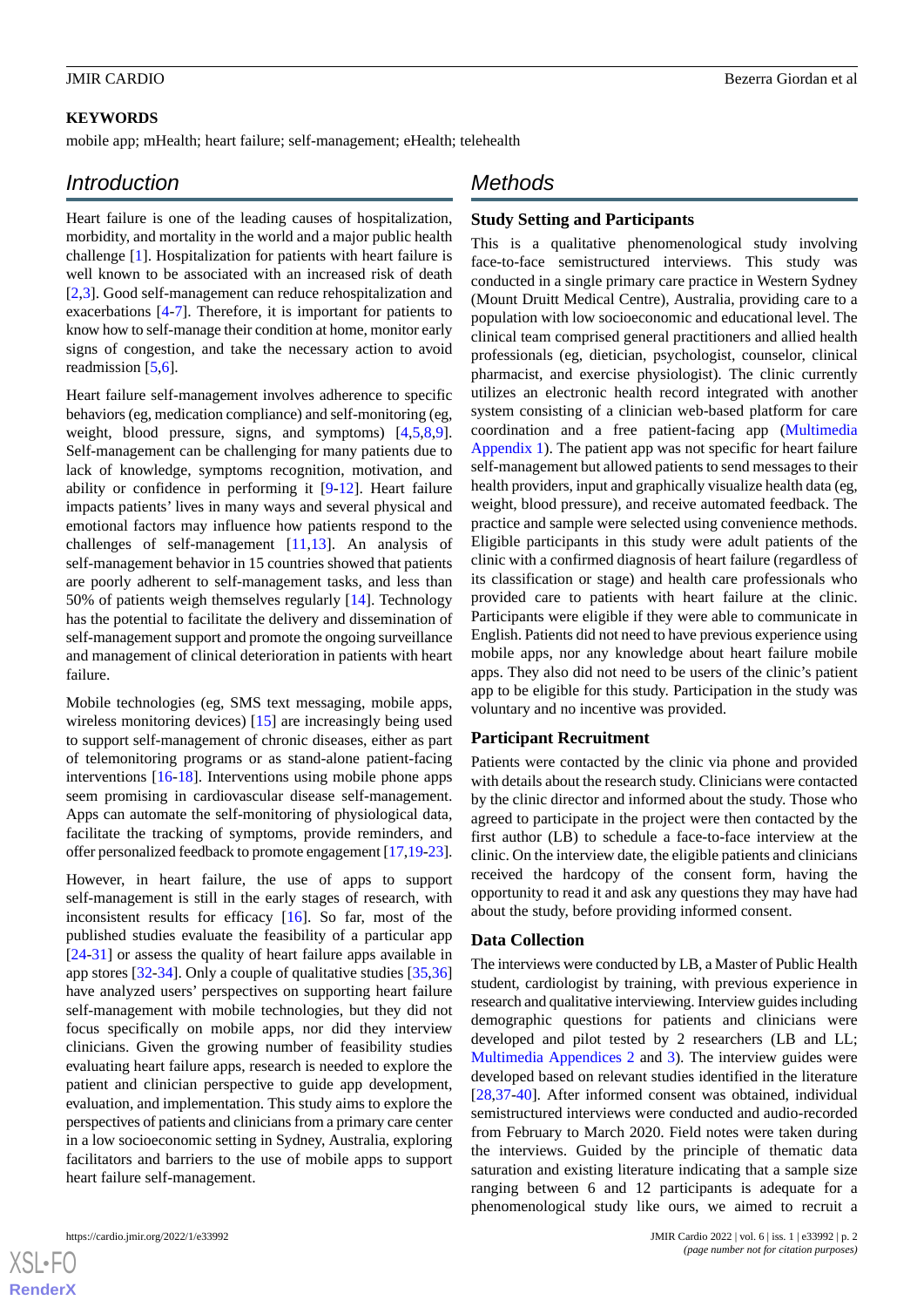minimum of 6 participants [[41-](#page-9-9)[45\]](#page-9-10). Additional individuals were recruited until the point when the researcher had the perception that no new themes or subthemes were emerging (ie, data saturation), a standard approach in qualitative research [\[46](#page-9-11),[47\]](#page-9-12).

Patient interviews started with broad questions regarding their routine in managing their condition, challenges they faced in performing heart failure–related tasks, and the factors or strategies that could help with those tasks. Afterward, they were asked about their experience with mobile technology and the main barriers and potential facilitators to using an app for heart failure self-management support. Clinician interviews were initially focused on their usual consultations with patients with heart failure and the most important parameters they asked patients to monitor. Then, they were asked about their perspectives on the main difficulties their patients face to manage heart failure and how they thought mobile apps could potentially help patients deal with their condition.

#### **Data Analysis**

The interviews were transcribed and analyzed using the NVivo 12 software (QRS International Pty Ltd). The interview transcripts were analyzed by 2 investigators (LB and LL) using thematic data analysis. Themes were identified using an inductive data-driven approach (ie, inductive thematic analysis) [[46\]](#page-9-11). Inductive thematic analysis is a process of coding the data without trying to fit them into a pre-existing coding frame or to analytic preconceptions so that the themes identified are strongly linked to the data themselves [[46\]](#page-9-11). This analysis is in contrast to theory-driven analysis (ie, theoretical data analysis), where a specific theory or theoretical approach guides the analysis [[46\]](#page-9-11). First, we selected relevant information in the data, generating open codes in our codebook (first-cycle coding) [\[47\]](#page-9-12). As the analysis progressed, several codes were added inductively. Second-cycle coding involved focused coding (ie, to find thematic similarity) and axial coding (ie, to find relations between codes) [[47\]](#page-9-12). The initial codebook was developed by LB based on 4 interviews, at which point LL and LB discussed and revised the codebook. Subsequent revisions of the codebook by the authors occurred iteratively every 3 interviews through

comparing and revising codes and emerging themes. Identification of themes occurred by sorting the different codes into potential themes, and collating all the relevant coded data extracts within the identified themes. Themes were identified at a semantic level, with analysis starting by organizing data to show patterns in semantic content, and then moving to the interpretation of the patterns and their broader meanings and implications [\[46](#page-9-11)]. After a candidate thematic "map" was reached, the data set was re-read to ensure the quality of the themes and refine them as needed. We reached data saturation when no new themes emerged from the data.

We then compared each theme with the literature, based on a systematic review on the same topic [[48\]](#page-10-0), searching for common and diverse themes, refining concepts, and reviewing the major themes. Finally, we analyzed the overall information content, selected extracts for quotes, and compiled the analysis report. Reporting follows the COnsolidated criteria for REporting Qualitative research (COREQ) checklist for reporting qualitative research ([Multimedia Appendix 4\)](#page-7-6) [\[49](#page-10-1)].

### **Ethics Approval**

Ethical approval for this study was obtained from the Macquarie University Ethics Committee (Reference No: 52019612812569; Project ID: 6128).

# *Results*

# **Sample Characteristics**

We recruited 12 participants: 6 patients with heart failure and 6 clinicians. The patients' age ranged from 57 to 79 years (mean 69 [SD 7.9] years) and 4 were women ([Table 1](#page-3-0)). Most patients (n=5) had been diagnosed with heart failure for more than 3 years and 1 had been recently diagnosed. All participants owned a smartphone. The clinicians' age ranged from 32 to 46 (mean 38 [SD 5.2] years), and 5/6 were women. The sample was composed of 2 general practitioners, a clinical pharmacist, a dietitian, an exercise physiologist, and a counselor. The average number of years working in the clinic was 5 years (SD 2.2).

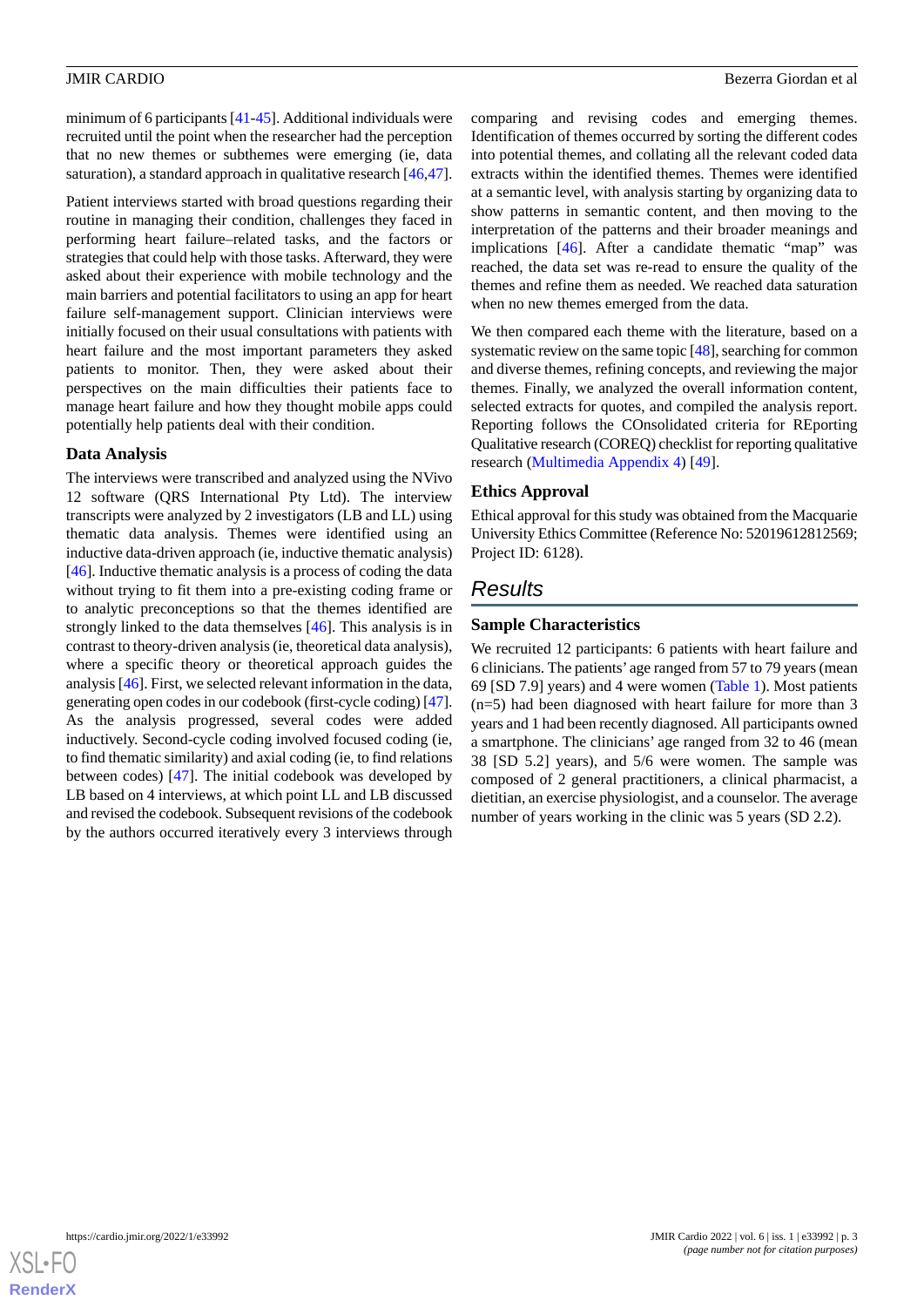### JMIR CARDIO Bezerra Giordan et al

<span id="page-3-0"></span>Table 1. Characteristics and self-monitoring behaviors of the interviewed patients (N=6).

|                                                      | Characteristics                              | Values         |
|------------------------------------------------------|----------------------------------------------|----------------|
| Age                                                  |                                              |                |
|                                                      | Mean (SD)                                    | 69 (7.9)       |
|                                                      | Range                                        | 57-79          |
| Sex, n                                               |                                              |                |
|                                                      | Women                                        | $\overline{4}$ |
|                                                      | Male                                         | $\overline{c}$ |
| Marital status, n                                    |                                              |                |
|                                                      | Single                                       | $\mathbf{1}$   |
|                                                      | Married                                      | 2              |
|                                                      | Divorced                                     | $\overline{c}$ |
|                                                      | Widowed                                      | $\mathbf{1}$   |
| Occupation, n                                        |                                              |                |
|                                                      | Retired                                      | $\sqrt{5}$     |
|                                                      | Unemployed/pensioner                         | $\mathbf{1}$   |
| Disease duration, n                                  |                                              |                |
|                                                      | $<\!1$ month                                 | $\mathbf{1}$   |
|                                                      | 3-6 years                                    | $\overline{4}$ |
|                                                      | 7-10 years                                   | $\mathbf{1}$   |
| Frequency of weight monitoring, n                    |                                              |                |
|                                                      | $1\times$ day                                | 3              |
|                                                      | $1\times$ week/fortnight                     | 2              |
|                                                      | $1\times$ month                              | $\mathbf{1}$   |
| Frequency of blood pressure/heart rate monitoring, n |                                              |                |
|                                                      | $1\times$ day                                | 3              |
|                                                      | $1-3\times$ week                             | 2              |
|                                                      | Never or seldom                              | $\mathbf{1}$   |
| Comorbidities <sup>a</sup>                           |                                              |                |
|                                                      | Diabetes                                     | 5              |
|                                                      | Hypertension                                 | 5              |
|                                                      | Pneumopathy                                  | 4              |
|                                                      | Walking impairment (arthropathy, neuropathy) | 3              |
|                                                      | Atrial fibrillation                          | $\overline{c}$ |

<sup>a</sup>A patient can have multiple comorbidities.

#### **Qualitative Results**

The interviews lasted from 25 to 45 minutes. Themes and subthemes emerging from the data are detailed below.

### *Facilitators to the Use of Apps to Support Heart Failure Self-management*

#### **Communication Features**

Communication ability, particularly between patients and clinicians, was cited as one of the most helpful features in any app supporting heart failure self-management. Patients

[XSL](http://www.w3.org/Style/XSL)•FO **[RenderX](http://www.renderx.com/)** mentioned that chat-like features that facilitate communication outside of clinical appointments can be helpful for asking questions, receiving feedback, or requesting prescription renewal.

*If I need to ask a question or need something, I can put it on [the app] and I know that they (clinicians) can see it, or at the Hospital. I can book appointments and speak to people.* [Female, 63]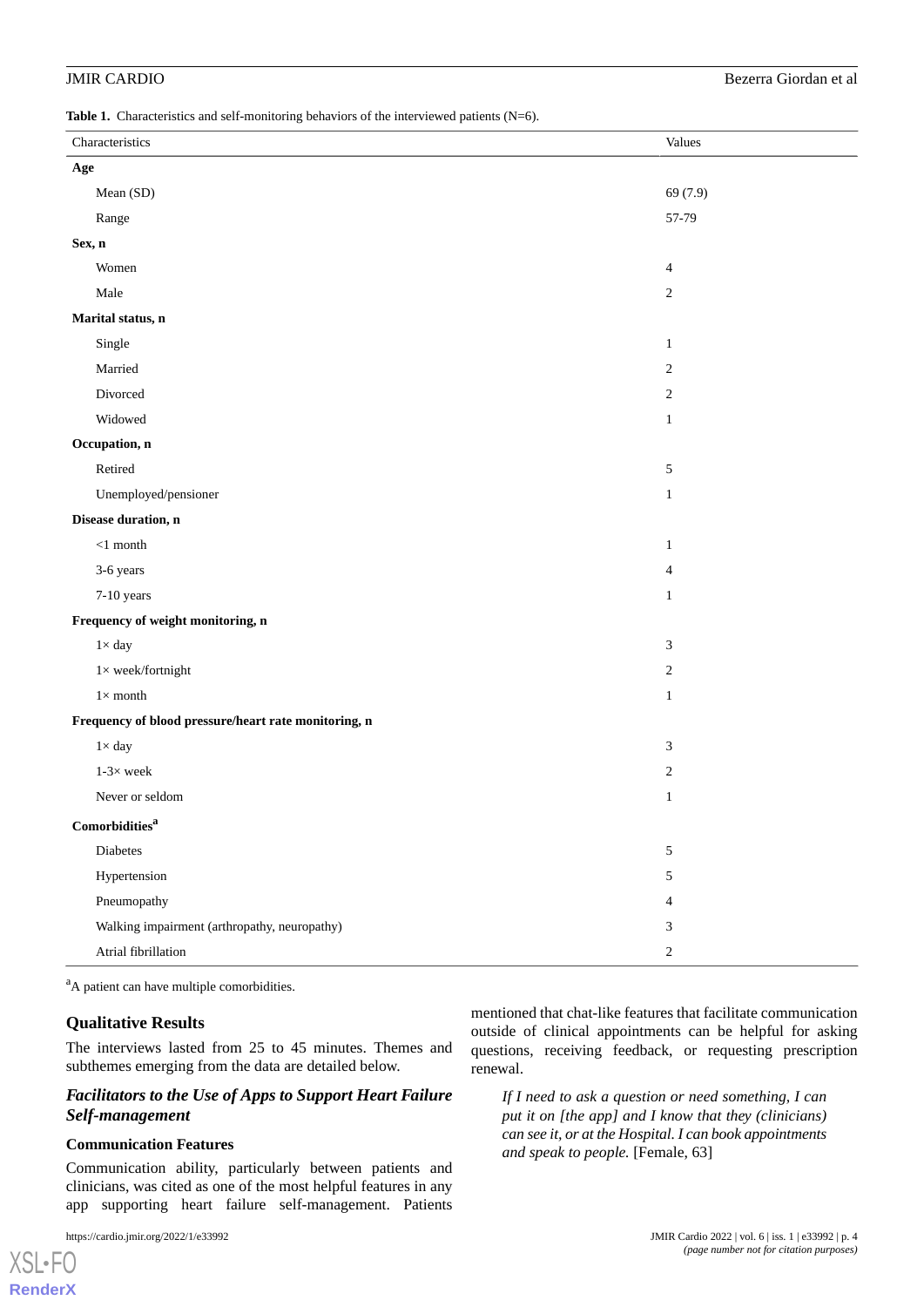Clinicians also considered helpful to send motivational messages to patients, reminding them to maintain self-monitoring, or asking them about signs and symptoms.

*I think that if we have constant communication with them it would help to motivate them and keep on track."* [Clinician number 2]

*I would ask him to do daily weight measurements (...) But also asking them how they feel regarding shortness of breath. [...].* [Clinician number 6]

In addition, the ability to share audio-visual information was mentioned as helpful by patients (eg, pictures of their food) and clinicians (eg, video instructions for exercises).

#### **Personalized Feedback and Education**

Patients and clinicians reported that personalized feedback and educational tools were very important to improve patients' awareness about their health status and the consequences of their behaviors.

*When you have something wrong, then you have the feedback. It helps you to understand better what to do. (...) When that says 'you've lost weight, stay on your program'. (...) I'm doing a lot more things now than what I did before the app, you know?* [Male, 65]

Participants said that feedback in the form of color-coded risk assessment or trend graphs were helpful features, reassuring them when they were doing well, and alerting and guiding them when they were not within the normal ranges.

*You know you're doing okay or not because of the colors. Green, yellow, and red. If I'm red I'm really out. If it happens, I just get in contact with my medical advisor. Or go to the hospital. And with this [the graphs] you can check if you are doing okay, if you're on track or not.* [Female, 63]

Clinicians mentioned the importance of personalizing the feedback and automated messages for each patient, as they believed this contributed to improve patients' motivation to better manage their condition.

*Patients do learn from that interaction [automated feedback]. They become more able to self-manage or their family member is able to help. And they gain more knowledge of their conditions. They feel more self-sufficient or an active member (...) in health care rather than just passive. If the patient's weight or blood pressure are all on target, they will get a good message, 'you are on target, well done'. If they are getting a little bit out of range, the app automatically will send a message, 'please check your weight'. If it's not improving, come and see us, and the red message will do that. And that's set by the treating team for each patient, what the message and alert levels would be.* [Clinician number 3]

Participants mentioned that the ability for both patients and clinicians to monitor signs of deterioration allowed for timely action.

*The app creates a graph that they can see and we can see. So that is pictorial as well. And it means that we*

[XSL](http://www.w3.org/Style/XSL)•FO **[RenderX](http://www.renderx.com/)**

*can mitigate some exacerbation.* [Clinician number 4]

In addition, participants indicated a desire for personalized education features (eg, daily guide for diet and liquid intake) according to patients' age and health conditions, as well as tools to facilitate medication adherence.

*I would like to have an app not only about calorie content, but more about the quality of their diet (...). It is important to increase patient awareness about what they eat. And probably more individualized, like their medication, other diseases, allergies, food intolerance.* [Clinician number 1]

*They do get confused [...] We see patients accidently doubling up on doses because of generic and brand. It would be great if they could take a photo of the box or the barcode and it tells them if this is the same as that. That would be [an] ideal feature.* [Clinician number 3]

#### **Automated Self-monitoring**

Both patients and clinicians highlighted the helpfulness of automated self-monitoring of the main parameters in heart failure management (eg, blood pressure, weight). Patients reported that manually tracking their weight, blood pressure, and liquid intake were very burdensome tasks and that being able to automatically integrate data from devices (eg, fitness tracker) was very important.

*What I find difficult to control is just everyday watching (...) the fluid I intake.* [Male, 57] *This doesn't cover one or two [diseases]. You want it to cover you entirely. COPD, blood pressure. [...] I use this, Fitbit. And they can see it [steps and heart*

*rate] in the app.* [Male, 65]

Professionals expressed the need for connectivity with other monitoring devices (eg, glucose meters) and the ability to automatically track different activities (eg, riding a bike) and levels of intensity.

*For example, some models of watches just do step counts and heartbeat. And some can really distinguish when you're going for an exercise or a run, (...) and this information goes directly to the smartphone. Well, it can say "you're only doing 30 minutes when you need to be 45" or "you are not doing the right time, duration, and frequency.* [Clinician number 2]

#### **Patient-Reported Measures and Mental Health Tools**

Professionals considered essential to enable patients to register their symptoms and other patient-reported measures, as well as patients' mental health and well-being. Clinicians saw mental health tools as a necessary feature to support patients in dealing with the disease burden and individual challenges. These participants suggested potential benefit in having a tool to collect and track the Patient Activation Measure [[50\]](#page-10-2), which measures a patient's level of activation (ie, knowledge, skill, willingness, and confidence to perform self-management of chronic diseases). This measure was perceived as potentially helpful to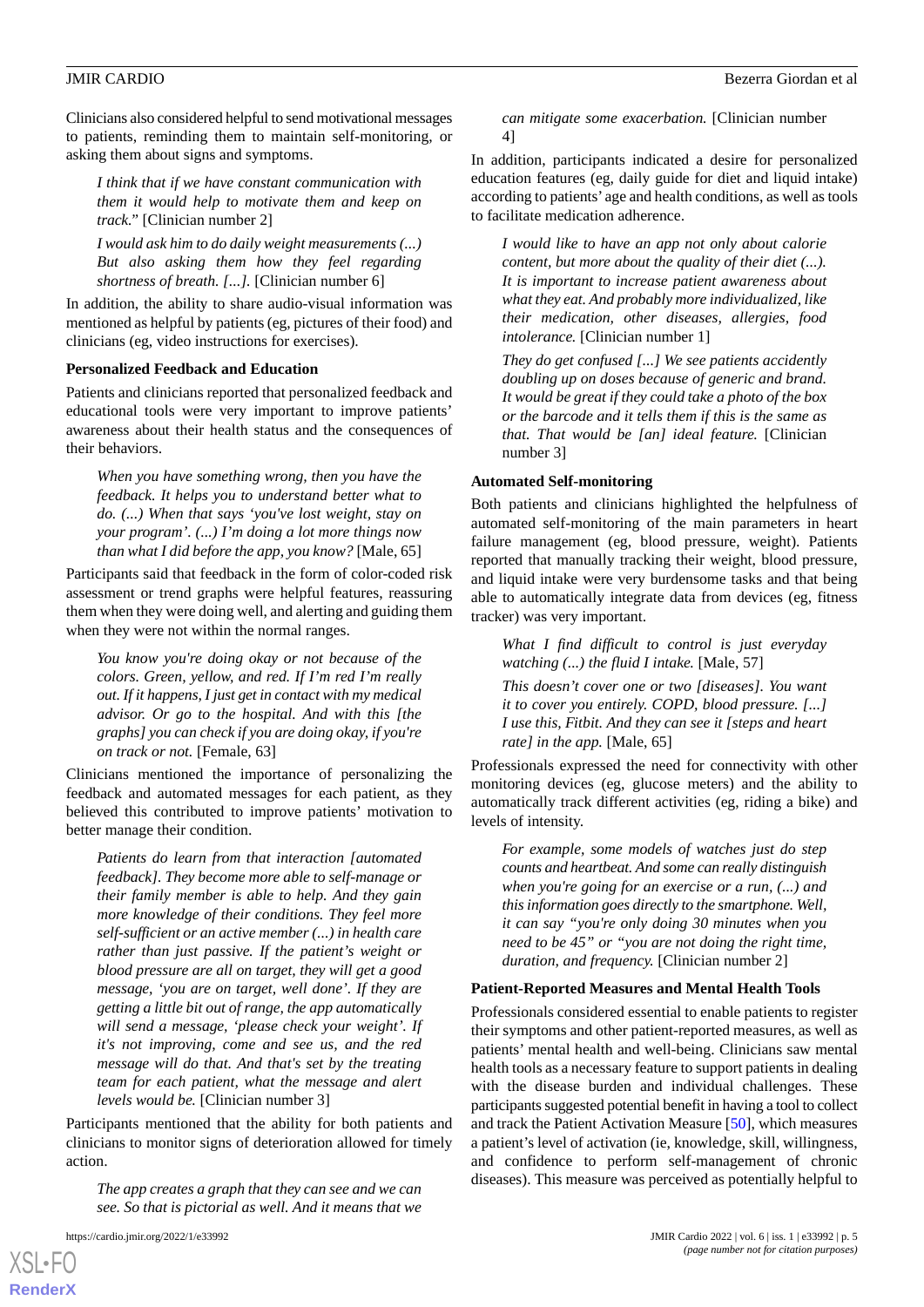understand changes over time and identify self-management determinants.

*It will create self-awareness, asking the patient what they're thinking, how they are (...) feeling today. And then you can actually do something about it. [...] But I think [it is important] to be mindful that not everybody works the same. So perhaps something tailored to suit each individual (...) and it can be done through a set of questions.* [Clinician number 5]

*If I can add one thing, is probably tools to help with mental health. Because I find a lot of patients that feel that burden.* [Clinician number 1]

*[I would add] probably things like overall well-being score, like a mood or depression score. So they can self-evaluate how they actually feel about their health, because that is a big marker of how they will cope with all the other things.* [Clinician number 3]

### *Barriers to the Use of Apps to Support Heart Failure Self-management*

#### **Patients'Digital Literacy and Willingness to Use Technology**

Participants considered patients' lack of digital literacy and unwillingness to use technology as important barriers to the use of mobile apps. Patients mentioned seeing themselves as not being tech-savvy enough to use an app (mostly due to a perceived age barrier) and expected it would take them a long time and effort to learn how to use it properly.

*I'm not really good with phones. (...) I try to use [the clinic's app] when my daughter is at my house. I mean, for us it's a lot harder, but I think it's a very good technology for the new generation.* [Male, 57]

According to professionals, patients with a stable or long-time condition would be less prone to engage in a new strategy with mobile apps to manage their condition, especially if they are not used to technology.

*They [older patients] are a little bit stuck in their ways. They've sort of done things for a certain way for so long, that is hard to just [change]. In terms of the apps, they probably also are obviously not very technologically advanced.* [Clinician 2]

However, this barrier could be overcome by introducing the app soon after an exacerbation, when they might be more willing to improve their self-management practices.

*I think when it comes to trying to motivate them, the ideal time would be when they have an exacerbation and we say "look, you don't need to come in every day while we watch this, you can get this from home, just set up with this app; this is how we're going to manage to get on a daily weight, right?". When they are stable, they don't want to do it. But when they have an exacerbation, that would be the time, when they are discharged from the hospital.* [Clinician 6]

Professionals added that learning how to use an app could be an additional burden to some patients but family or caregivers' support could be helpful.

[XSL](http://www.w3.org/Style/XSL)•FO **[RenderX](http://www.renderx.com/)**

*Sometimes people go through a period where they are quite enthusiastic about their monitoring (...). Then they just lose interest. [...] They need to understand what is in there, how much information is there, input their data, send messages. I think they find that a bit overwhelming sometimes. So teaching them how to use the app is often problematic because they may do it whilst they're in the clinic and then they go home and they can't work it out again.* [Clinician 4]

*I think it would be the combination of what else is happening in their lives. How busy are they? What family support do they have? Transport, all those all those factors (...), where's the priority? If they're busy looking [after] somebody else or kids.* [Clinician 5]

*Time and that routine of checking it [the app] regularly [are difficult]. We always check our emails quite easily, but checking this other thing is a bit harder. [...]* [Female 79]

#### **Clinician Workload, Remuneration, and Digital Literacy**

Clinicians considered increased workload, lack of remuneration, and insufficient digital literacy as the main barriers to implementing a shared platform connected to a patient app. They said that managing patients' data and messages was time-consuming and not remunerated but may help avoid unnecessary visits to the clinic and optimize consultations.

*We don't have to text them "your blood pressure's a little bit high" or something. The app does all that stuff. There's lots of (...) things that make it less labor-intensive for the clinicians. It makes patients understand (...) "I'm stable, I'm good", so it also allows other avenues because the ones that are stable know they don't need to come in. Then people who need quick access are able to come through the doors. And it's not just the doctors monitoring it. Our pharmacists and dieticians are part of the team, also taking responsibility. So they're actually monitoring it and helping alert us to any problems. It's a team-based monitoring. [...] So it's definitely a little bit more work, but not to the point where you're not answering messages. [...]* [Clinician 3]

Professionals mentioned the importance of all clinicians being able to access and respond to patients' data and messages, enabling them to share responsibilities and improve the team's problem-solving ability.

*It also means that we can communicate with different team members as well. [...] So we all can make suggestions, contribute and send messages to each other.* [Clinician 4]

### *Associations Between Barriers and Facilitators to the Use of Apps to Support Heart Failure Self-management*

There was a connection between patients' willingness to use technology and facilitators to the use of apps to support heart failure self-management. Participants mentioned the use of an app could be associated with an increase in the burden of managing heart failure. They explained that learning how to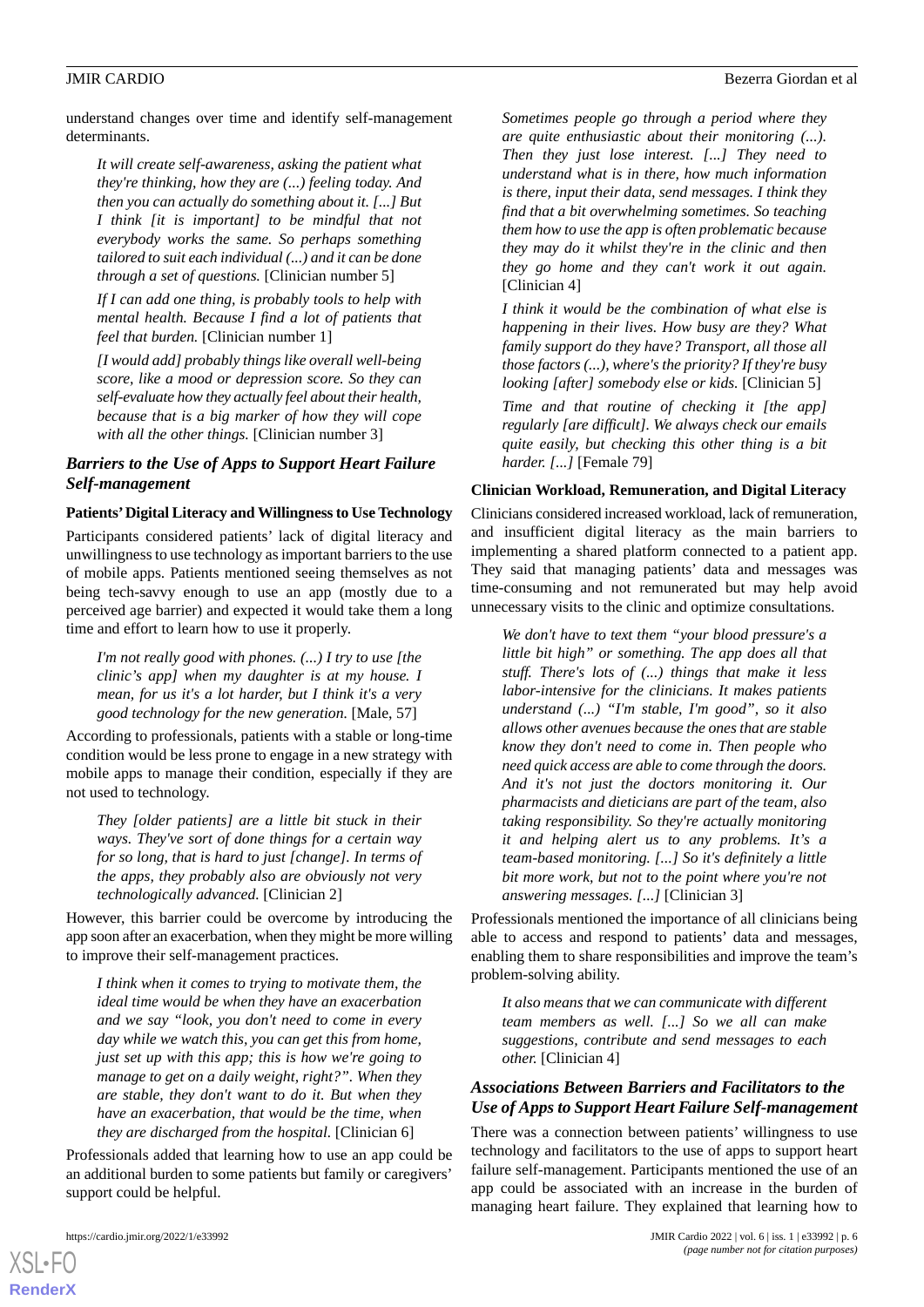use the app and remembering to use it could be seen as an additional responsibility in people's already busy lives, which could be demotivating and lead to a lack of interest and decreased willingness to use the app over time. Hence, participants mentioned that it was very important for the app to be easy to use, such as by enabling automated self-monitoring through connected wireless devices instead of manual input of measures (eg, weight monitoring using a wireless scale connected to the app, physical activity monitoring using a fitness tracker). In addition, participants mentioned the app should be useful and provide value-added service, such as by enabling communication with clinicians and providing personalized feedback and education, instead of one-size-fits-all support.

# *Discussion*

#### **Principal Findings**

This study identified the main facilitators and barriers to the use of mobile apps to support patients with heart failure self-management. The most important features mentioned by patients were communication between patients and clinicians, personalized feedback, automated self-monitoring, tracking of patient-reported measures, and mental health support. Participants suggested that those features could improve patient awareness about their condition, the ability to monitor their health status, and their understanding of the consequences of their behaviors, increasing their confidence and motivation to self-manage the disease. Lack of digital literacy and patients' unwillingness to engage in a new strategy to manage their condition using an app were seen as the most relevant barriers. Clinician workload and remuneration were also mentioned by clinicians as potential barriers.

#### **Comparison With Prior Work**

Our findings complement the results from 2 previous qualitative studies exploring patients' perspectives on the use of mobile technologies for heart failure self-management [\[35](#page-9-4),[36\]](#page-9-5). Although these studies did not focus specifically on mobile apps, there were some common findings with our study, namely, the importance of ease of use and usefulness [\[35](#page-9-4),[36](#page-9-5),[51\]](#page-10-3). In these qualitative studies, as in ours, participants mentioned specific facilitators enhancing ease of use (eg, automated self-monitoring) [\[35](#page-9-4)] and usefulness (eg, communication with clinicians, personalized education) [[36\]](#page-9-5). Both studies found that lack of digital literacy and willingness to use the technology were the most frequently mentioned barriers, in line with our results [\[35](#page-9-4),[36\]](#page-9-5).

Our findings are consistent with reviews of relevant mobile app features for self-management of other chronic diseases [\[52](#page-10-4),[53\]](#page-10-5). Common facilitators from these studies included ease-of-use, personalized features (including changes in goals or needs depending on the stages of the disease), tracking of self-management tasks with visualization and analysis of trends and progress, and support from the clinicians (communication). One study also alerted to the need to track patients' mental health, as suggested by some clinicians in our study [[53](#page-10-5)]. Similar to these findings, the importance of integration with other platforms and devices and sharing information with other

 $XS$ -FO **[RenderX](http://www.renderx.com/)** systems and supporting members (clinicians, family, caregivers) were also highlighted as important [[52\]](#page-10-4).

An interesting finding from our study was that clinicians highlighted the need for patient-reported measures and mental health tools to assess and address the psychological impact and emotional burden of heart failure [\[12](#page-8-6)]. Heart failure may affect patients'mental health and has been associated with depression, anxiety, and cognitive disorders [\[12](#page-8-6),[54,](#page-10-6)[55](#page-10-7)]. Mental health problems increase the risk of hospital readmissions, hamper treatment compliance, and affect patients' quality of life [[12,](#page-8-6)[54,](#page-10-6)[55\]](#page-10-7). Patient-reported outcomes can be collected through self-reported questionnaires assessing aspects such as general well-being, symptoms, functional impairment, or psychological status [\[56](#page-10-8)]. Patient-reported outcomes assessment might help clinicians to recognize and measure consistently the overall impact of heart failure and its treatment on patients'lives, adding strategies to reduce or manage this impact (eg, adjusting diuretic doses, targeting depression management), and assess their response [\[56](#page-10-8),[57\]](#page-10-9). Mental health support via smartphone apps has shown promise in previous studies [[58\]](#page-10-10) but the evidence is lacking regarding their use by patients with heart failure.

### **Strengths and Limitations**

This study had several strengths and limitations. Interviewing different health care professional groups enabled us to gather perspectives on a variety of self-management aspects (eg, diet, physical activity, medication adherence, and mental health). Furthermore, recruitment of patients with and without experience using health apps enriched the understanding of the facilitators and barriers of adopting mobile apps for heart failure self-management. Main limitations of this study are as follows: first, the single practice setting and the lack of cardiologists among the clinicians interviewed; cardiologists could have enhanced the findings and raised new insights, and future studies should explore their perspectives. Second, the app and platform at use in the clinic were not specific for heart failure self-management, which may have limited the exploration of some features (eg, heart failure–specific education and alerts for early warning signs of decompensation). Third, the patients recruited to this study did not have previous experience with a heart failure–specific app, which allowed us to gather open-minded perspectives on potential facilitators and barriers and desirable features, but may have led to missed insights on some heart failure–specific app features. Fourth, the small sample did not allow comparison between patients using and not using the clinic's app. Finally, because we did not collect electronic health record data, we could not characterize patients according to severity of heart failure.

#### **Future Directions**

The design, evaluation, and implementation of apps to support heart failure self-management should focus on features enhancing their usefulness (eg, communication ability, personalized feedback, and education) and factors that facilitate ease of use (eg, automated self-monitoring). Chat-like functions may be an engaging way to support patients in-between clinical appointments, as well as may enable gathering information from patients on symptoms of heart failure decompensation. Other important health information to be monitored, such as weight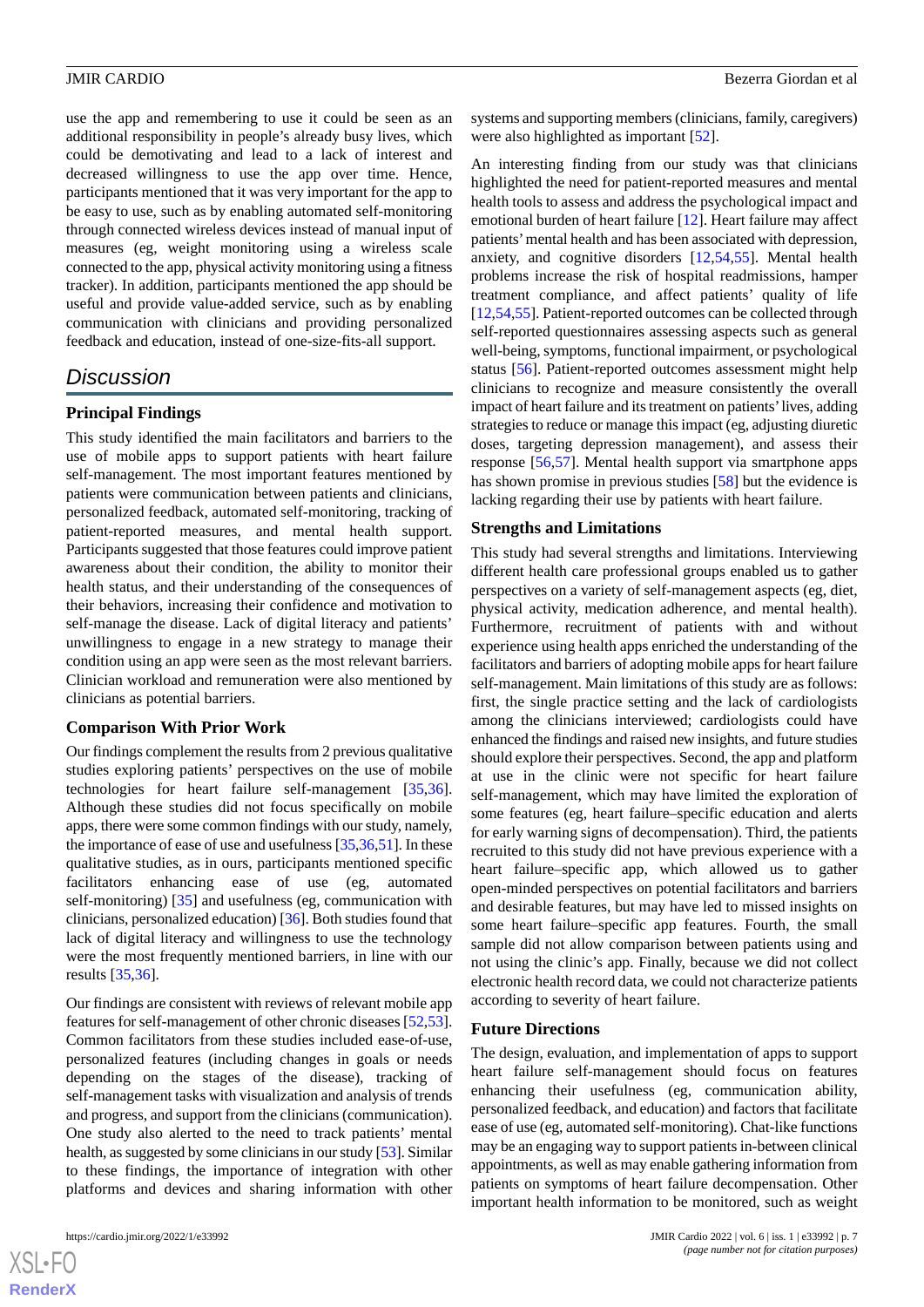and blood pressure, may be easily collected by wireless devices integrated with the app, to lessen self-management burden.

Finally, there seems to be a desire for features that help manage patients with heart failure not only physically or according to their tasks but also emotionally, providing mental health support. Although patient-reported outcomes have been largely used in clinical trials to evaluate quality of life, the adoption of patient-reported outcomes assessment in clinical care still needs development, and the use of mental health tools in mobile apps focused on heart failure is still largely unexplored.

### **Conclusion**

Mobile apps have potential in supporting heart failure self-management, particularly if including features desired by patients and clinicians, such as communication in-between visits, automated self-monitoring, and personalized feedback. These features should be considered in the future co-design of apps focused on the self-management of heart failure. While this qualitative study focused on the primary care setting, future studies should also involve cardiologists and patient caregivers.

### **Acknowledgments**

We thank Dr Kean-Seng Lim (Director, Mt Druitt Clinic) and Mt Druitt Clinic staff and patients for the opportunity to conduct the interviews and for their time and attention. This research did not receive any specific grant from funding agencies in the public, commercial, or not-for-profit sectors. LBG was funded by the MQRES/RTPi Scholarship (20191550).

### **Data Availability**

Because of ethical and privacy issues, the data collected for this study are not available for sharing.

#### **Authors' Contributions**

LBG and LL were responsible for the conception and design of the work. LBG was involved in the planning and implementation, data collection, and preparation of first draft. LBG, LL, RR, JC, and CC were responsible for analysis and interpretation. LL, RR, JC, and CC were responsible for critical revision of drafts for important intellectual content. LBG, LL, RR, JC, and CC provided final approval of the version to be published.

#### <span id="page-7-3"></span>**Conflicts of Interest**

None declared.

### <span id="page-7-4"></span>**Multimedia Appendix 1**

Screenshots of the CareMonitor app. [[DOCX File , 700 KB-Multimedia Appendix 1\]](https://jmir.org/api/download?alt_name=cardio_v6i1e33992_app1.docx&filename=2ea8b22562e214cf297c90eb015ca202.docx)

### <span id="page-7-5"></span>**Multimedia Appendix 2**

Interview guide for patients. [[DOCX File , 21 KB](https://jmir.org/api/download?alt_name=cardio_v6i1e33992_app2.docx&filename=e1167783d7a75adf9d2197b7417ad281.docx)-[Multimedia Appendix 2\]](https://jmir.org/api/download?alt_name=cardio_v6i1e33992_app2.docx&filename=e1167783d7a75adf9d2197b7417ad281.docx)

#### <span id="page-7-6"></span>**Multimedia Appendix 3**

Interview guide for clinicians. [[DOCX File , 16 KB](https://jmir.org/api/download?alt_name=cardio_v6i1e33992_app3.docx&filename=c08a0fe544983ef5fff40b2108d217bd.docx)-[Multimedia Appendix 3\]](https://jmir.org/api/download?alt_name=cardio_v6i1e33992_app3.docx&filename=c08a0fe544983ef5fff40b2108d217bd.docx)

#### <span id="page-7-0"></span>**Multimedia Appendix 4**

<span id="page-7-1"></span>COnsolidated criteria for REporting Qualitative research (COREQ) checklist. [[DOCX File , 21 KB](https://jmir.org/api/download?alt_name=cardio_v6i1e33992_app4.docx&filename=ff08ec139f6e7d11e21a84977ff0a5e4.docx)-[Multimedia Appendix 4\]](https://jmir.org/api/download?alt_name=cardio_v6i1e33992_app4.docx&filename=ff08ec139f6e7d11e21a84977ff0a5e4.docx)

#### <span id="page-7-2"></span>**References**

- 1. Groenewegen A, Rutten FH, Mosterd A, Hoes AW. Epidemiology of heart failure. Eur J Heart Fail 2020 Aug;22(8):1342-1356 [[FREE Full text](https://doi.org/10.1002/ejhf.1858)] [doi: [10.1002/ejhf.1858\]](http://dx.doi.org/10.1002/ejhf.1858) [Medline: [32483830\]](http://www.ncbi.nlm.nih.gov/entrez/query.fcgi?cmd=Retrieve&db=PubMed&list_uids=32483830&dopt=Abstract)
- 2. Ruigómez A, Michel A, Martín-Pérez M, García Rodríguez LA. Heart failure hospitalization: An important prognostic factor for heart failure re-admission and mortality. Int J Cardiol 2016 Oct 01;220:855-861. [doi: [10.1016/j.ijcard.2016.06.080\]](http://dx.doi.org/10.1016/j.ijcard.2016.06.080) [Medline: [27400184](http://www.ncbi.nlm.nih.gov/entrez/query.fcgi?cmd=Retrieve&db=PubMed&list_uids=27400184&dopt=Abstract)]
- 3. Bello NA, Claggett B, Desai AS, McMurray JJ, Granger CB, Yusuf S, et al. Influence of previous heart failure hospitalization on cardiovascular events in patients with reduced and preserved ejection fraction. Circ: Heart Failure 2014 Jul;7(4):590-595. [doi: [10.1161/circheartfailure.113.001281](http://dx.doi.org/10.1161/circheartfailure.113.001281)]

[XSL](http://www.w3.org/Style/XSL)•FO **[RenderX](http://www.renderx.com/)**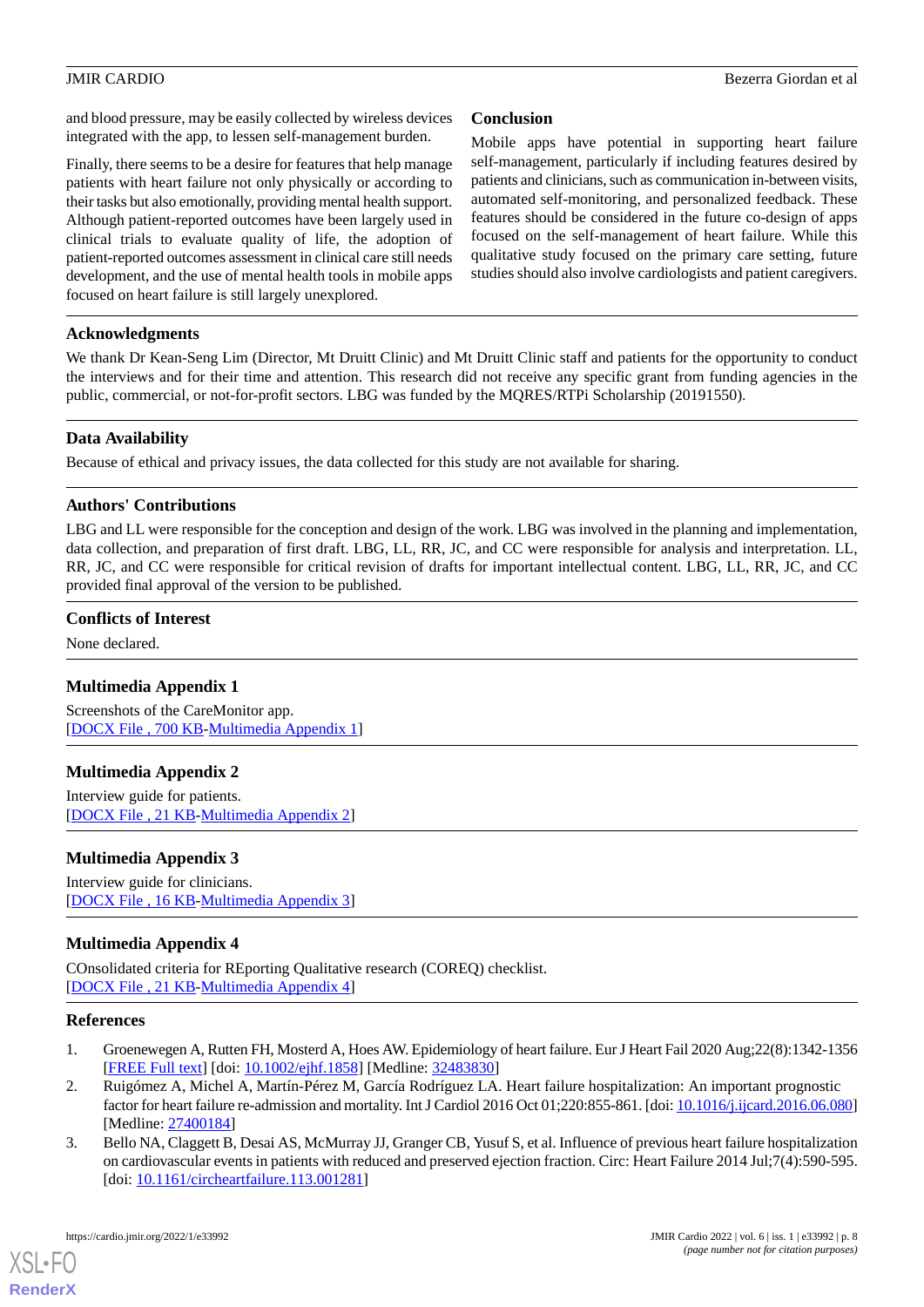- <span id="page-8-0"></span>4. NHFA CSANZ Heart Failure Guidelines Working Group, Atherton JJ, Sindone A, De Pasquale CG, Driscoll A, MacDonald PS, et al. National Heart Foundation of Australia and Cardiac Society of Australia and New Zealand: Guidelines for the prevention, detection, and management of heart failure in australia 2018. Heart Lung Circ 2018 Oct;27(10):1123-1208 [[FREE Full text](https://linkinghub.elsevier.com/retrieve/pii/S1443-9506(18)31777-3)] [doi: [10.1016/j.hlc.2018.06.1042\]](http://dx.doi.org/10.1016/j.hlc.2018.06.1042) [Medline: [30077227\]](http://www.ncbi.nlm.nih.gov/entrez/query.fcgi?cmd=Retrieve&db=PubMed&list_uids=30077227&dopt=Abstract)
- <span id="page-8-2"></span>5. Riegel B, Moser DK, Anker SD, Appel LJ, Dunbar SB, Grady KL, American Heart Association Council on Cardiovascular Nursing, American Heart Association Council on Cardiovascular Nursing, American Heart Association Council on Clinical Cardiology, American Heart Association Council on Nutrition, Physical Activity, Metabolism, American Heart Association Interdisciplinary Council on Quality of CareOutcomes Research. State of the science: promoting self-care in persons with heart failure: a scientific statement from the American Heart Association. Circulation 2009 Sep 22;120(12):1141-1163. [doi: [10.1161/CIRCULATIONAHA.109.192628](http://dx.doi.org/10.1161/CIRCULATIONAHA.109.192628)] [Medline: [19720935\]](http://www.ncbi.nlm.nih.gov/entrez/query.fcgi?cmd=Retrieve&db=PubMed&list_uids=19720935&dopt=Abstract)
- <span id="page-8-3"></span><span id="page-8-1"></span>6. Ponikowski P, Anker SD, AlHabib KF, Cowie MR, Force TL, Hu S, et al. Heart failure: preventing disease and death worldwide. ESC Heart Fail 2014 Sep;1(1):4-25 [[FREE Full text\]](https://doi.org/10.1002/ehf2.12005) [doi: [10.1002/ehf2.12005\]](http://dx.doi.org/10.1002/ehf2.12005) [Medline: [28834669\]](http://www.ncbi.nlm.nih.gov/entrez/query.fcgi?cmd=Retrieve&db=PubMed&list_uids=28834669&dopt=Abstract)
- <span id="page-8-4"></span>7. Clark AM, Spaling M, Harkness K, Spiers J, Strachan PH, Thompson DR, et al. Determinants of effective heart failure self-care: a systematic review of patients' and caregivers' perceptions. Heart 2014 May;100(9):716-721. [doi: [10.1136/heartjnl-2013-304852](http://dx.doi.org/10.1136/heartjnl-2013-304852)] [Medline: [24548920\]](http://www.ncbi.nlm.nih.gov/entrez/query.fcgi?cmd=Retrieve&db=PubMed&list_uids=24548920&dopt=Abstract)
- <span id="page-8-5"></span>8. Yancy CW, Jessup M, Bozkurt B, Butler J, Casey DE, Drazner MH, American College of Cardiology Foundation, American Heart Association Task Force on Practice Guidelines. 2013 ACCF/AHA guideline for the management of heart failure: a report of the American College of Cardiology Foundation/American Heart Association Task Force on Practice Guidelines. J Am Coll Cardiol 2013 Oct 15;62(16):e147-e239 [\[FREE Full text\]](https://linkinghub.elsevier.com/retrieve/pii/S0735-1097(13)02114-1) [doi: [10.1016/j.jacc.2013.05.019\]](http://dx.doi.org/10.1016/j.jacc.2013.05.019) [Medline: [23747642](http://www.ncbi.nlm.nih.gov/entrez/query.fcgi?cmd=Retrieve&db=PubMed&list_uids=23747642&dopt=Abstract)]
- 9. Jurgens CY, Lee CS, Reitano JM, Riegel B. Heart failure symptom monitoring and response training. Heart Lung 2013 Jul;42(4):273-280. [doi: [10.1016/j.hrtlng.2013.03.005](http://dx.doi.org/10.1016/j.hrtlng.2013.03.005)] [Medline: [23623564\]](http://www.ncbi.nlm.nih.gov/entrez/query.fcgi?cmd=Retrieve&db=PubMed&list_uids=23623564&dopt=Abstract)
- <span id="page-8-7"></span><span id="page-8-6"></span>10. Segan L, Nanayakkara S, Mak V, Kaye D. Patient perspectives of barriers to self-care strategies in managing heart failure. Heart, Lung and Circulation 2017;26:S142. [doi: [10.1016/j.hlc.2017.06.224\]](http://dx.doi.org/10.1016/j.hlc.2017.06.224)
- <span id="page-8-8"></span>11. Riegel B, Carlson B. Facilitators and barriers to heart failure self-care. Patient Education and Counseling 2002 Apr;46(4):287-295. [doi: [10.1016/s0738-3991\(01\)00165-3\]](http://dx.doi.org/10.1016/s0738-3991(01)00165-3)
- 12. Harkness A, Spaling H, Currie M, Strachan M, Clark M. A systematic review of patient heart failure self-care strategies. J Cardiovasc Nurs 2015;30(2):121-135. [doi: [10.1097/JCN.0000000000000118](http://dx.doi.org/10.1097/JCN.0000000000000118)] [Medline: [24651683](http://www.ncbi.nlm.nih.gov/entrez/query.fcgi?cmd=Retrieve&db=PubMed&list_uids=24651683&dopt=Abstract)]
- <span id="page-8-9"></span>13. Zhang KM, Dindoff K, Arnold JMO, Lane J, Swartzman LC. What matters to patients with heart failure? The influence of non-health-related goals on patient adherence to self-care management. Patient Educ Couns 2015 Aug;98(8):927-934. [doi: [10.1016/j.pec.2015.04.011\]](http://dx.doi.org/10.1016/j.pec.2015.04.011) [Medline: [25979423](http://www.ncbi.nlm.nih.gov/entrez/query.fcgi?cmd=Retrieve&db=PubMed&list_uids=25979423&dopt=Abstract)]
- <span id="page-8-11"></span><span id="page-8-10"></span>14. Jaarsma T, Strömberg A, Ben Gal T, Cameron J, Driscoll A, Duengen H, et al. Comparison of self-care behaviors of heart failure patients in 15 countries worldwide. Patient Educ Couns 2013 Jul;92(1):114-120. [doi: [10.1016/j.pec.2013.02.017\]](http://dx.doi.org/10.1016/j.pec.2013.02.017) [Medline: [23579040](http://www.ncbi.nlm.nih.gov/entrez/query.fcgi?cmd=Retrieve&db=PubMed&list_uids=23579040&dopt=Abstract)]
- <span id="page-8-13"></span>15. Sim I. Mobile devices and health. N Engl J Med 2019 Sep 05;381(10):956-968. [doi: [10.1056/NEJMra1806949\]](http://dx.doi.org/10.1056/NEJMra1806949) [Medline: [31483966](http://www.ncbi.nlm.nih.gov/entrez/query.fcgi?cmd=Retrieve&db=PubMed&list_uids=31483966&dopt=Abstract)]
- <span id="page-8-12"></span>16. Cajita MI, Gleason KT, Han H. A systematic review of mHealth-based heart failure interventions. J Cardiovasc Nurs 2016;31(3):E10-E22 [\[FREE Full text\]](http://europepmc.org/abstract/MED/26544175) [doi: [10.1097/JCN.0000000000000305](http://dx.doi.org/10.1097/JCN.0000000000000305)] [Medline: [26544175](http://www.ncbi.nlm.nih.gov/entrez/query.fcgi?cmd=Retrieve&db=PubMed&list_uids=26544175&dopt=Abstract)]
- <span id="page-8-14"></span>17. Steinhubl SR, Muse ED, Topol EJ. Can mobile health technologies transform health care? JAMA 2013 Dec 11;310(22):2395-2396. [doi: [10.1001/jama.2013.281078](http://dx.doi.org/10.1001/jama.2013.281078)] [Medline: [24158428\]](http://www.ncbi.nlm.nih.gov/entrez/query.fcgi?cmd=Retrieve&db=PubMed&list_uids=24158428&dopt=Abstract)
- 18. Singh K, Drouin K, Newmark LP, Lee J, Faxvaag A, Rozenblum R, et al. Many mobile health apps target high-need, high-cost populations, but gaps remain. Health Aff (Millwood) 2016 Dec 01;35(12):2310-2318. [doi: [10.1377/hlthaff.2016.0578](http://dx.doi.org/10.1377/hlthaff.2016.0578)] [Medline: [27920321\]](http://www.ncbi.nlm.nih.gov/entrez/query.fcgi?cmd=Retrieve&db=PubMed&list_uids=27920321&dopt=Abstract)
- 19. Neubeck L, Lowres N, Benjamin EJ, Freedman SB, Coorey G, Redfern J. The mobile revolution--using smartphone apps to prevent cardiovascular disease. Nat Rev Cardiol 2015 Jun 24;12(6):350-360. [doi: [10.1038/nrcardio.2015.34\]](http://dx.doi.org/10.1038/nrcardio.2015.34) [Medline: [25801714](http://www.ncbi.nlm.nih.gov/entrez/query.fcgi?cmd=Retrieve&db=PubMed&list_uids=25801714&dopt=Abstract)]
- 20. Coorey GM, Neubeck L, Mulley J, Redfern J. Effectiveness, acceptability and usefulness of mobile applications for cardiovascular disease self-management: Systematic review with meta-synthesis of quantitative and qualitative data. Eur J Prev Cardiol 2018 Mar;25(5):505-521. [doi: [10.1177/2047487317750913](http://dx.doi.org/10.1177/2047487317750913)] [Medline: [29313363](http://www.ncbi.nlm.nih.gov/entrez/query.fcgi?cmd=Retrieve&db=PubMed&list_uids=29313363&dopt=Abstract)]
- <span id="page-8-15"></span>21. Al-Arkee S, Mason J, Lane DA, Fabritz L, Chua W, Haque MS, et al. Mobile apps to improve medication adherence in cardiovascular disease: systematic review and meta-analysis. J Med Internet Res 2021 May 25;23(5):e24190 [\[FREE Full](https://www.jmir.org/2021/5/e24190/) [text](https://www.jmir.org/2021/5/e24190/)] [doi: [10.2196/24190\]](http://dx.doi.org/10.2196/24190) [Medline: [34032583\]](http://www.ncbi.nlm.nih.gov/entrez/query.fcgi?cmd=Retrieve&db=PubMed&list_uids=34032583&dopt=Abstract)
- 22. Spaulding EM, Marvel FA, Piasecki RJ, Martin SS, Allen JK. User engagement with smartphone apps and cardiovascular disease risk factor outcomes: systematic review. JMIR Cardio 2021 Feb 03;5(1):e18834 [[FREE Full text](https://cardio.jmir.org/2021/1/e18834/)] [doi: [10.2196/18834\]](http://dx.doi.org/10.2196/18834) [Medline: [33533730](http://www.ncbi.nlm.nih.gov/entrez/query.fcgi?cmd=Retrieve&db=PubMed&list_uids=33533730&dopt=Abstract)]
- 23. Buys R, Claes J, Cornelis N, Alen L, Bogaert T, De Buck E, et al. The impact of health apps on lifestyle behaviours and cardiovascular risk factors in patients with cardiovascular risk factors or established cardiovascular disease: a systematic review. Eur J Prev Cardiol 2021 Dec 29;28(15):zwab061. [doi: [10.1093/eurjpc/zwab061.435](http://dx.doi.org/10.1093/eurjpc/zwab061.435)]

[XSL](http://www.w3.org/Style/XSL)•FO **[RenderX](http://www.renderx.com/)**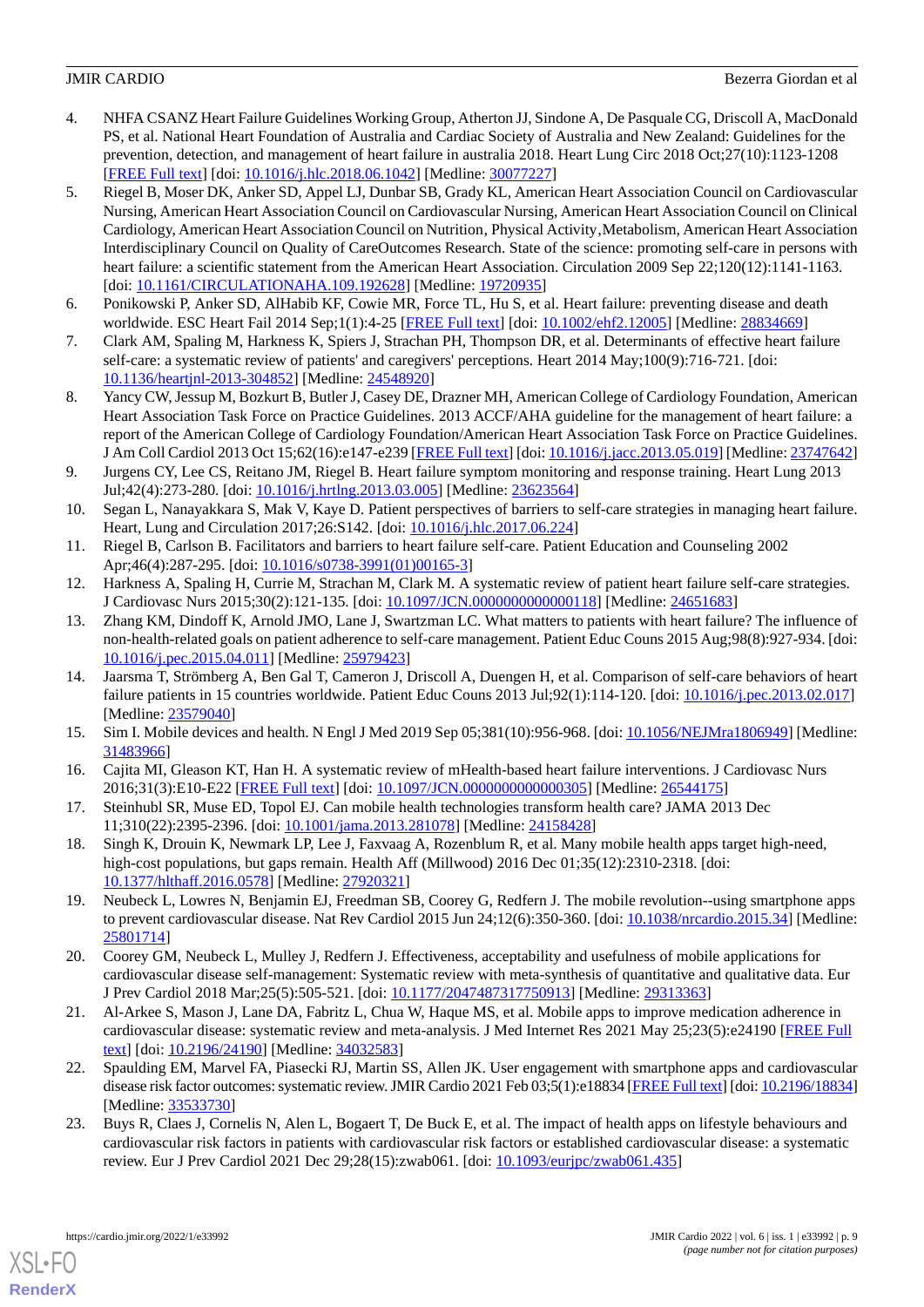- <span id="page-9-0"></span>24. Woods LS, Duff J, Roehrer E, Walker K, Cummings E. Patients' experiences of using a consumer mHealth app for self-management of heart failure: mixed-methods study. JMIR Hum Factors 2019 May 02;6(2):e13009 [[FREE Full text\]](https://humanfactors.jmir.org/2019/2/e13009/) [doi: [10.2196/13009](http://dx.doi.org/10.2196/13009)] [Medline: [31045504\]](http://www.ncbi.nlm.nih.gov/entrez/query.fcgi?cmd=Retrieve&db=PubMed&list_uids=31045504&dopt=Abstract)
- 25. Srinivas P, Cornet V, Holden R. Human factors analysis, design, and evaluation of Engage, a consumer health IT application for geriatric heart failure self-care. Int J Hum Comput Interact 2017 Dec 02;33(4):298-312 [[FREE Full text](http://europepmc.org/abstract/MED/30429638)] [doi: [10.1080/10447318.2016.1265784\]](http://dx.doi.org/10.1080/10447318.2016.1265784) [Medline: [30429638\]](http://www.ncbi.nlm.nih.gov/entrez/query.fcgi?cmd=Retrieve&db=PubMed&list_uids=30429638&dopt=Abstract)
- 26. Seto E, Leonard KJ, Cafazzo JA, Barnsley J, Masino C, Ross HJ. Perceptions and experiences of heart failure patients and clinicians on the use of mobile phone-based telemonitoring. J Med Internet Res 2012 Feb 10;14(1):e25 [\[FREE Full text\]](https://www.jmir.org/2012/1/e25/) [doi: [10.2196/jmir.1912\]](http://dx.doi.org/10.2196/jmir.1912) [Medline: [22328237\]](http://www.ncbi.nlm.nih.gov/entrez/query.fcgi?cmd=Retrieve&db=PubMed&list_uids=22328237&dopt=Abstract)
- <span id="page-9-6"></span>27. Portz JD, Vehovec A, Dolansky MA, Levin JB, Bull S, Boxer R. The development and acceptability of a mobile application for tracking symptoms of heart failure among older adults. Telemed J E Health 2018 Feb;24(2):161-165 [[FREE Full text](http://europepmc.org/abstract/MED/28696832)] [doi: [10.1089/tmj.2017.0036\]](http://dx.doi.org/10.1089/tmj.2017.0036) [Medline: [28696832](http://www.ncbi.nlm.nih.gov/entrez/query.fcgi?cmd=Retrieve&db=PubMed&list_uids=28696832&dopt=Abstract)]
- 28. Foster M. HF app to support self-care among community dwelling adults with HF: A feasibility study. Appl Nurs Res 2018 Dec;44:93-96. [doi: [10.1016/j.apnr.2018.10.007](http://dx.doi.org/10.1016/j.apnr.2018.10.007)] [Medline: [30389067\]](http://www.ncbi.nlm.nih.gov/entrez/query.fcgi?cmd=Retrieve&db=PubMed&list_uids=30389067&dopt=Abstract)
- 29. Athilingam P, Labrador MA, Remo EFJ, Mack L, San Juan AB, Elliott AF. Features and usability assessment of a patient-centered mobile application (HeartMapp) for self-management of heart failure. Appl Nurs Res 2016 Nov;32:156-163. [doi: [10.1016/j.apnr.2016.07.001](http://dx.doi.org/10.1016/j.apnr.2016.07.001)] [Medline: [27969021\]](http://www.ncbi.nlm.nih.gov/entrez/query.fcgi?cmd=Retrieve&db=PubMed&list_uids=27969021&dopt=Abstract)
- <span id="page-9-1"></span>30. Lefler LL, Rhoads SJ, Harris M, Funderburg AE, Lubin SA, Martel ID, et al. Evaluating the use of mobile health technology in older adults with heart failure: mixed-methods study. JMIR Aging 2018 Dec 04;1(2):e12178 [\[FREE Full text\]](https://aging.jmir.org/2018/2/e12178/) [doi: [10.2196/12178\]](http://dx.doi.org/10.2196/12178) [Medline: [31518257\]](http://www.ncbi.nlm.nih.gov/entrez/query.fcgi?cmd=Retrieve&db=PubMed&list_uids=31518257&dopt=Abstract)
- <span id="page-9-2"></span>31. Hägglund E, Strömberg A, Hagerman I, Lyngå P. Theory testing of patient perspectives using a mobile health technology system in heart failure self-care. J Cardiovasc Nurs 2019;34(6):448-453. [doi: [10.1097/JCN.0000000000000595](http://dx.doi.org/10.1097/JCN.0000000000000595)] [Medline: [31365443](http://www.ncbi.nlm.nih.gov/entrez/query.fcgi?cmd=Retrieve&db=PubMed&list_uids=31365443&dopt=Abstract)]
- 32. Wali S, Demers C, Shah H, Wali H, Lim D, Naik N, et al. Evaluation of heart failure apps to promote self-care: systematic app search. JMIR Mhealth Uhealth 2019 Nov 11;7(11):e13173 [\[FREE Full text](https://mhealth.jmir.org/2019/11/e13173/)] [doi: [10.2196/13173](http://dx.doi.org/10.2196/13173)] [Medline: [31710298](http://www.ncbi.nlm.nih.gov/entrez/query.fcgi?cmd=Retrieve&db=PubMed&list_uids=31710298&dopt=Abstract)]
- <span id="page-9-3"></span>33. Masterson Creber RM, Maurer MS, Reading M, Hiraldo G, Hickey KT, Iribarren S. Review and analysis of existing mobile phone apps to support heart failure symptom monitoring and self-care management using the Mobile Application Rating Scale (MARS). JMIR Mhealth Uhealth 2016 Jun 14;4(2):e74 [\[FREE Full text\]](https://mhealth.jmir.org/2016/2/e74/) [doi: [10.2196/mhealth.5882\]](http://dx.doi.org/10.2196/mhealth.5882) [Medline: [27302310](http://www.ncbi.nlm.nih.gov/entrez/query.fcgi?cmd=Retrieve&db=PubMed&list_uids=27302310&dopt=Abstract)]
- <span id="page-9-4"></span>34. Athilingam P, Jenkins B. Mobile phone apps to support heart failure self-care management: integrative review. JMIR Cardio 2018 May 02;2(1):e10057 [\[FREE Full text\]](https://cardio.jmir.org/2018/1/e10057/) [doi: [10.2196/10057](http://dx.doi.org/10.2196/10057)] [Medline: [31758762](http://www.ncbi.nlm.nih.gov/entrez/query.fcgi?cmd=Retrieve&db=PubMed&list_uids=31758762&dopt=Abstract)]
- <span id="page-9-7"></span><span id="page-9-5"></span>35. Cajita MI, Hodgson NA, Lam KW, Yoo S, Han H. Facilitators of and barriers to mHealth adoption in older adults with heart failure. Comput Inform Nurs 2018 Aug;36(8):376-382 [\[FREE Full text\]](http://europepmc.org/abstract/MED/29742549) [doi: 10.1097/CIN.000000000000442] [Medline: [29742549](http://www.ncbi.nlm.nih.gov/entrez/query.fcgi?cmd=Retrieve&db=PubMed&list_uids=29742549&dopt=Abstract)]
- 36. Son Y, Oh S, Kim EY. Patients' needs and perspectives for using mobile phone interventions to improve heart failure self-care: A qualitative study. J Adv Nurs 2020 Sep 16;76(9):2380-2390. [doi: [10.1111/jan.14455](http://dx.doi.org/10.1111/jan.14455)] [Medline: [32672374](http://www.ncbi.nlm.nih.gov/entrez/query.fcgi?cmd=Retrieve&db=PubMed&list_uids=32672374&dopt=Abstract)]
- 37. Segan L, Nanayakkara S, Mak V, Kaye D. Enhancing self-care strategies in heart failure through patient-reported outcome measures. Intern Med J 2018 Aug 07;48(8):995-998. [doi: [10.1111/imj.13977\]](http://dx.doi.org/10.1111/imj.13977) [Medline: [30133978](http://www.ncbi.nlm.nih.gov/entrez/query.fcgi?cmd=Retrieve&db=PubMed&list_uids=30133978&dopt=Abstract)]
- <span id="page-9-8"></span>38. Dang S, Karanam C, Gómez-Orozco C, Gómez-Marín O. Mobile phone intervention for heart failure in a minority urban county hospital population: usability and patient perspectives. Telemed J E Health 2017 Jul;23(7):544-554. [doi: [10.1089/tmj.2016.0224](http://dx.doi.org/10.1089/tmj.2016.0224)] [Medline: [28051761\]](http://www.ncbi.nlm.nih.gov/entrez/query.fcgi?cmd=Retrieve&db=PubMed&list_uids=28051761&dopt=Abstract)
- <span id="page-9-9"></span>39. Cajita MI, Hodgson NA, Budhathoki C, Han H. Intention to use mHealth in older adults with heart failure. J Cardiovasc Nurs 2017;32(6):E1-E7 [\[FREE Full text\]](http://europepmc.org/abstract/MED/28248747) [doi: [10.1097/JCN.0000000000000401](http://dx.doi.org/10.1097/JCN.0000000000000401)] [Medline: [28248747](http://www.ncbi.nlm.nih.gov/entrez/query.fcgi?cmd=Retrieve&db=PubMed&list_uids=28248747&dopt=Abstract)]
- 40. Athilingam P, Jenkins BA, Zumpano H, Labrador MA. "Mobile technology to improve heart failure outcomes: A proof of concept paper". Appl Nurs Res 2018 Feb;39:26-33. [doi: [10.1016/j.apnr.2017.10.018](http://dx.doi.org/10.1016/j.apnr.2017.10.018)] [Medline: [29422170](http://www.ncbi.nlm.nih.gov/entrez/query.fcgi?cmd=Retrieve&db=PubMed&list_uids=29422170&dopt=Abstract)]
- 41. Guest G, Bunce A, Johnson L. How many interviews are enough? Field Methods 2016 Jul 21;18(1):59-82. [doi: [10.1177/1525822x05279903\]](http://dx.doi.org/10.1177/1525822x05279903)
- <span id="page-9-10"></span>42. Creswell J, Poth C. Qualitative Inquiry and Research Design: Choosing Among Five Approaches. Thousand Oaks, CA: Sage Publications; 2016:1.
- <span id="page-9-11"></span>43. Kuzel A. In: Crabtree BF, Miller WL, editors. Sampling in Qualitative Inquiry. Doing Qualitative Research (2nd Edition). Thousand Oaks, CA: Sage Publications; 1999.
- <span id="page-9-12"></span>44. Morse JM. Designing funded qualitative research. In: Denzin NK, Lincoln YS, editors. Handbook of Qualitative Inquiry. Thousand Oaks, CA: Sage Publications; 1994:220-235.
- 45. Ancker J, Benda N, Reddy M, Unertl K, Veinot T. Guidance for publishing qualitative research in informatics. J Am Med Inform Assoc 2021 Nov 25;28(12):2743-2748 [\[FREE Full text\]](http://europepmc.org/abstract/MED/34537840) [doi: [10.1093/jamia/ocab195\]](http://dx.doi.org/10.1093/jamia/ocab195) [Medline: [34537840\]](http://www.ncbi.nlm.nih.gov/entrez/query.fcgi?cmd=Retrieve&db=PubMed&list_uids=34537840&dopt=Abstract)
- 46. Braun V, Clarke V. Using thematic analysis in psychology. Qualitative Research in Psychology 2006 Jan;3(2):77-101. [doi: [10.1191/1478088706qp063oa\]](http://dx.doi.org/10.1191/1478088706qp063oa)
- 47. Saldaña J. The Coding Manual for Qualitative Researchers. Thousand Oaks, CA: Sage Publications; 2021.

[XSL](http://www.w3.org/Style/XSL)•FO **[RenderX](http://www.renderx.com/)**